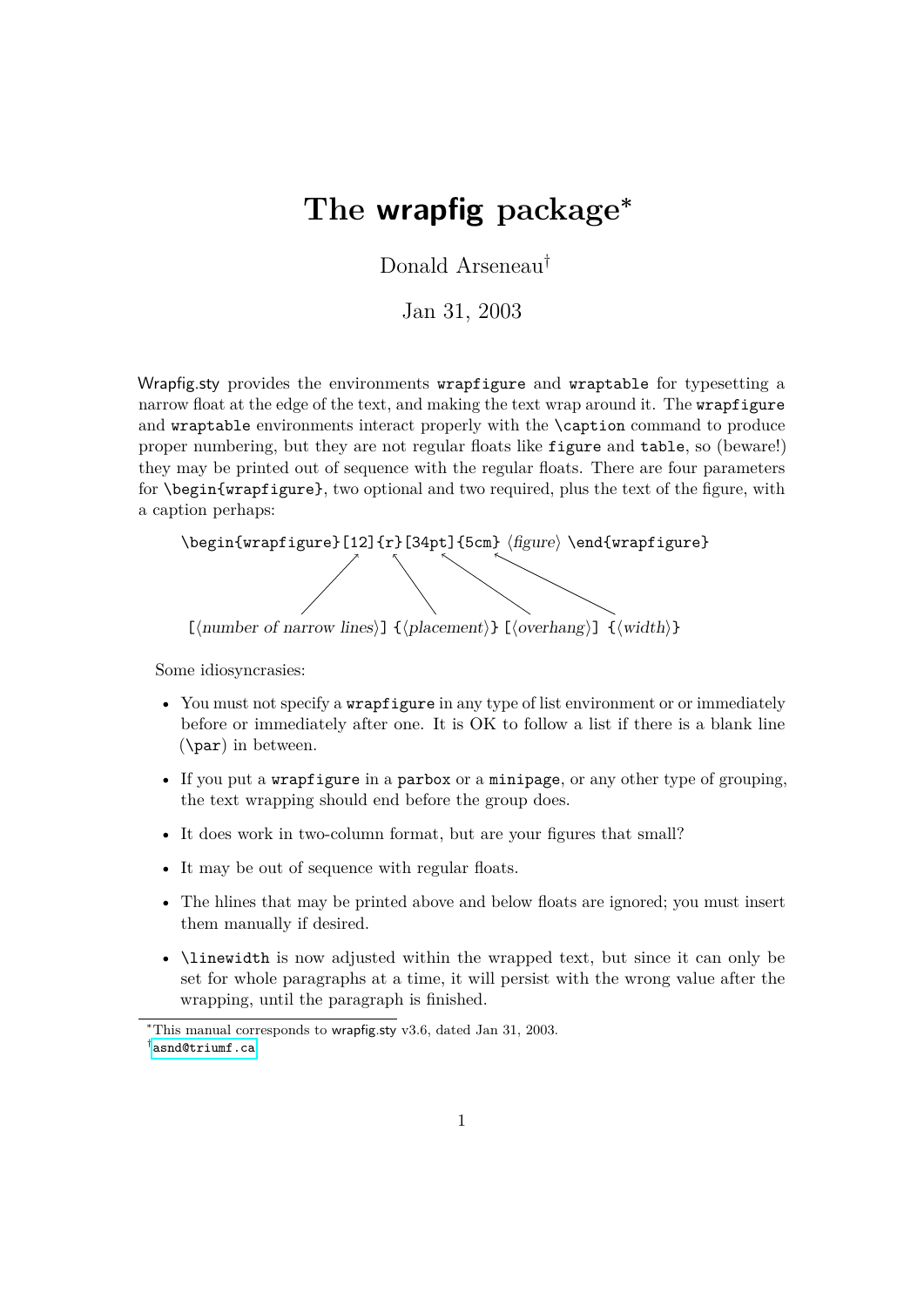New wrapping environments may be added when new float types are defined (using memoir.cls, float.sty, or ccaption.sty). Any wrapping environment, wrapfigure, wraptable, or something else may be invoked using the wrapfloat environment, as in \begin{wrapfloat}{figure}{O}{5cm}.

To use float.sty properly, load package float before wrapfig, and declare any new float types after loading both. Likewise for ccaption.sty and \newfloatlist and memoir.cls and its \newfloat.

## **1 Placement and Floating**

Parameter #2 (required) is the figure placement code, but the valid codes are different from regular figures. They come in pairs: an uppercase version which allows the figure to float, and a lowercase version that puts the figure "exactly here".

- $r$  R the right side of the text
- l L the left side of the text
- $i$  I the inside edge–near the binding (if [twoside] document)
- $\circ$  0 the outside edge–far from the binding

You should specify one code only, not a list. The figure or table must be on one side or the other; it cannot be in the middle with text on both sides. The i and o options refer to the inside and outside of the whole page, not individual columns.

The ability to float is somewhat restricted, and you will get best results by giving exact manual placement, but floating is more convenient while revising the document. Any changes to the formatting can ruin your manual positioning so you should adjust the placement just before printing a final copy. Here are some tips for good placement:

- The environment should be placed so as to not run over a page break.
- The environment must not be placed in special places like lists.
- For esthetic reasons, only plain text should wrap around the figure. Section titles and big equations look bad; lists are bad if the figure is on the left. (All these function properly, they just don't look very good.) Small equations look fine.
- It is convenient to begin the environment between paragraphs, but if you want placement in the middle of a paragraph, you must put the environment between two words where there is a natural line break.

When floating, LATEX tries to apply these rules. More specifically, a floated wrapping environment will only begin. . .

- at the beginning of a paragraph,
- when there is enough room on the page, or it is possible to go on the next page,
- if the 'paragraph' is not in a section title or a list,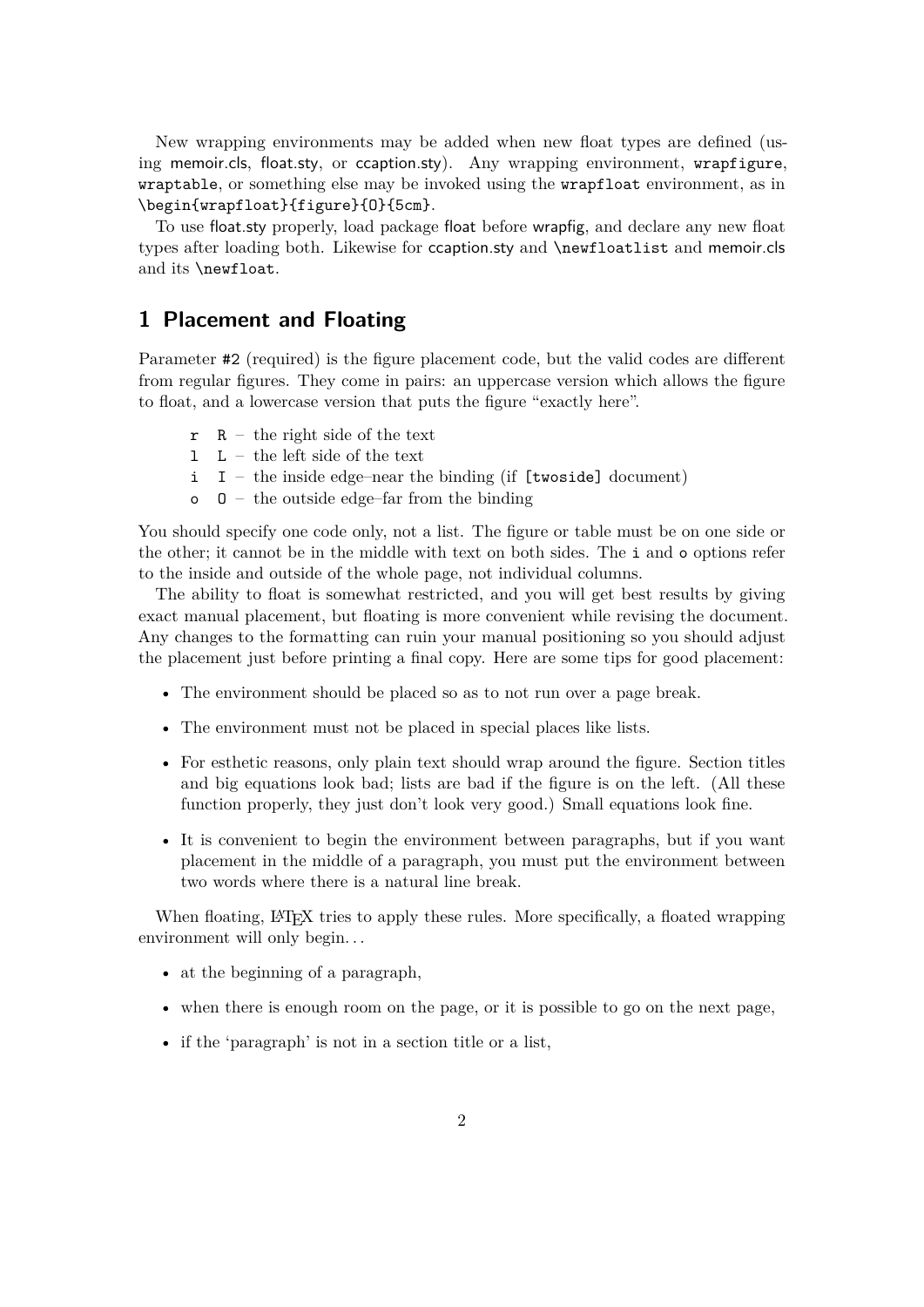- if the paragraph is not wrapping around another figure,
- in the main text (not in a minipage etc.)

It is possible that a non-floating wrapfigure will be forced to float when an earlier one is still being processed. A warning will be written in that case. You can have more information about the floating process written to the log file by specifying \usepackage[verbose]{wrapfig}.

If there is a lot of flexibility on a page, a floating wrapfigure may be placed badly; you must turn to manual placement. A rare problem is that floats and footnotes specified within the wrapping text can also cause poor placement and bad formatting.

### **2 Sizing and optional overhang**

Parameter #4 (the second required parameter) is the width of the figure or table. Given the way that LATEX puts just about everything into boxes with the current line-width, the width parameter will take precedence over whatever natural width the figure has. In particular, the caption is always typeset with the specified width. If the figure is wider than the space allotted, you will get an "overfull box" warning.

However, if you specify a width of *zero* (0pt), the actual width of the figure will determine the wrapping width. A following \caption should have the same width as the figure, but it might fail badly; it is safer to specify a width when you use a caption.

 $\Delta$ TeX will wrap surrounding text around the figure, leaving a gap of  $\intercal$  intextsep at the top and bottom, and \columsep at the side, by producing a series of shortened text lines beside the figure. The indentation (shortening) of the text is the figure width plus \columnsep minus overhang (if any; see below).

LATEX calculates the number of short lines needed based on the height of the figure and the length \intextsep. You can override this guess by giving the first optional argument (parameter #1) specifying the number of shortened lines (counting each displayed equation as 3 lines). This is particularly useful when the surrounding text contains extra vertical spacing that is not accounted for automatically.

The second optional parameter (#3) tells how much the figure should hang out into the margin. The default overhang is given by the length \wrapoverhang, which is 0pt normally but can be changed using \setlength. For example, to have all wrapfigures use the space reserved for marginal notes,

#### \setlength{\wrapoverhang}{\marginparwidth} \addtolength{\wrapoverhang}{\marginparsep}

When you do specify the overhang explicitly for a particular figure, you can use a special unit called \width meaning the width of the figure. For example, [0.5\width] makes the center of the figure sit on the edge of the text, and [\width] puts the figure entirely in the margin (and the adjacent text is indented by just \columnsep). This \width is the actual width of the wrapfigure, which may be greater than the declared width.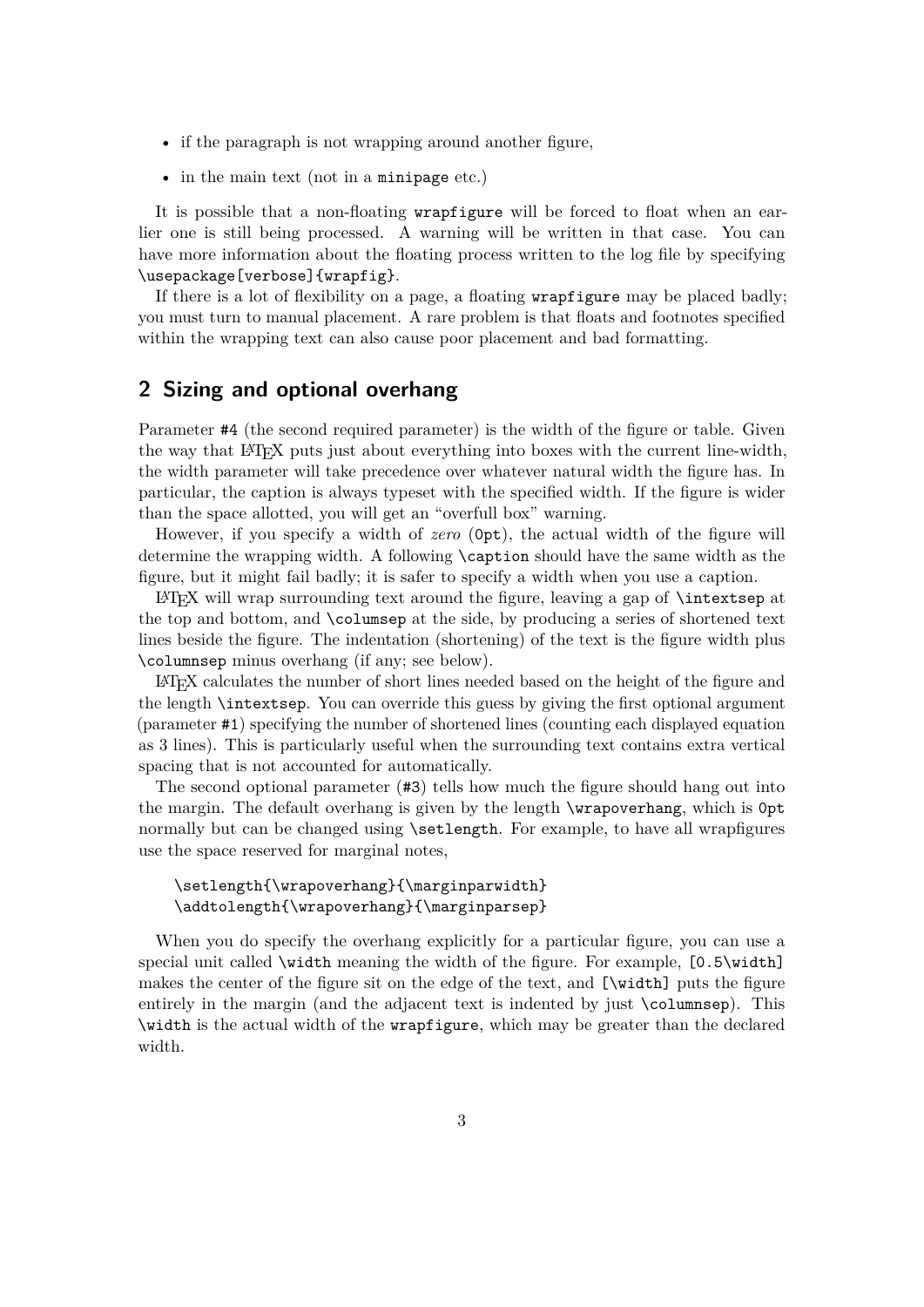### **3 Some Random Implementation Notes**

Unfortunately,  $L\nu_{\text{FX's system of setting \everypar}$  and  $\parbox{13.4pt}{\text{par}}$  is unable to coexist peacefully with a wrapping environment, so I was forced to subvert the \@setpar mechanism and \everypar. (\everypar is already subverted once by NFSS.)

When checking the room left on the page, remember that if there is less than \baselineskip the new paragraph will begin on the next page, even if there is no page stretch. If non-floating, I force a bad page break rather than have the figure hang into the bottom margin.

Here are notes on various variables and some macros; what info they store and how they are used.

- **\WF@wli** number-of-wrapped-lines parameter, saved for start of wrapping. Set globally by \WF@wr (set empty if no optional parameter given). The floating mechanism ignores this and uses the real size.
- **\WF@ovh** margin overhang set globally by \WF@rapt, saved until placing figure (but not reset). Actually, the setting is very tricky so that the expected values are used when a figure floats. First, the expression is saved without evaluation by \WF@rapt (\begin{wrapfigure}) because \width is still unknown. Soon after that, \endwrapfigure executes \WF@ovh to evaluate the overhang and save the result (so that changes to \wrapoverhang while this figure is floating won't affect this figure). Finally, it is used by \WF@putfigmaybe when printing the fig.
- **\WF@place** a macro that is used as a number, giving the placement code. It might start out as `I and later be converted to 114 (r).
- **\WF@box** tested for void at \begin{wrapfigure}, to avoid collisions, by \everypar to do floating, and by \WF@finale before resetting \everypar. Voided globally when used by **\WF@putfigmaybe** (or by **\WF@wr** if an old figure must be dumped prematurely).
- **\par** test if it is \@@par by \begin{wrapfigure} and \WF@floathand to float past special environments. It is set to  $\@par@{\@{}w{WF@mypar}\@by \WF@startwrapping, and$ restored by an end-group (bad!) or by \WF@finale (good). It is protected from change by redefining **\@setpar**.
- **\parshape** let to \WF@fudgeparshape by \WF@startwrapping, so lists will continue wrapping; \@@parshape preserves the real \parshape command, and it is restored by \WF@finale or \@parboxrestore. \WF@floathand and \WF@wr test if old wrapping is still in progress with \ifx\parshape\WF@fudgeparshape. The value of \@@parshape is also tested to float past lists and other wrapping environments.

**\hangindent** tested to float past section titles etc.

**\c@WF@wrappedlines** the number of shortened lines + 1; set globally by \WF@start**wrapping** and decremented by  $\parrow$  ( $\W$ F@mypar). It is > 1 only when wrapping is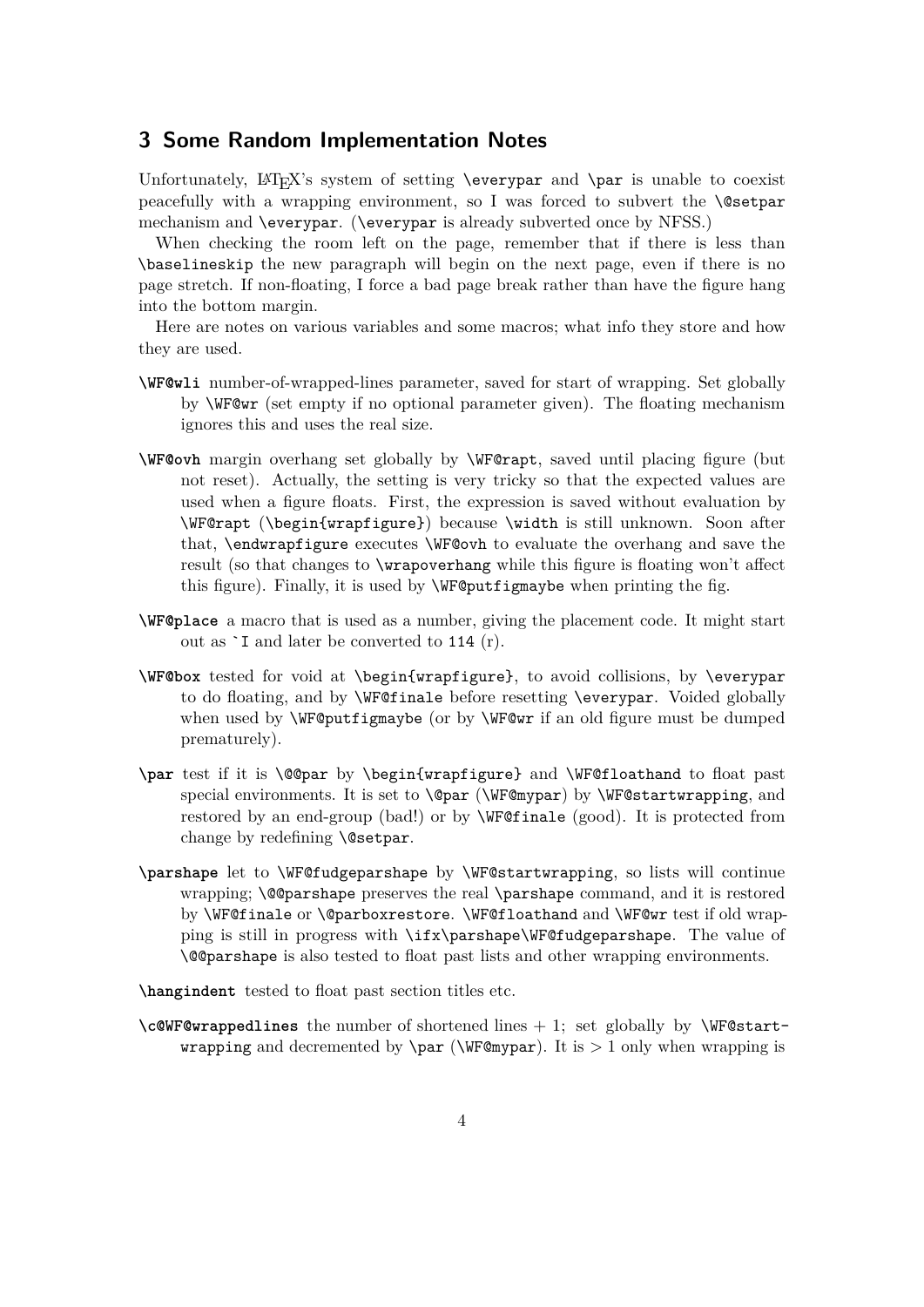incomplete. \WF@wraphand, \WF@fudgeparshape, and \WF@mypar test the number for calling \WF@finale. It may get stuck at some high value if \par is restored by an end-group, (and wrapping is terminated prematurely) so it is unwise to use this as a test for wrapping-complete.

- **\pagetotal** one of many parameters used to compute floating. When putting a wrapfigure in a parbox, I assign \let\pagetotal\maxdimen (locally!) to signal not-top-of-page and no floating.
- **\WF@pspars** the \parshape parameters as LATEX sets them for lists (\WF@fudgeparshape); when wrapping I test it and use it to modify my own real params for the paragraph. They are also used when \parshape is restored after wrapping.
- **\WF@finale** is performed by \par when wrapping should end. However, that might happen inside a group (a list especially), so the subverted versions of \par, \parshape etc. will be reinstated when the group ends. Thus, they must themselves test \c@WF@wrappedlines *<* 2 to see when wrapping is over, and if so, they should just do \WF@finale again.

These are the tests to see if a floating **wrapfigure** will fit at a particular spot. These tests are performed at the beginning of every paragraph after the figure, except in lists etc. ( $\text{pagegoal} - \text{pagetotal}$  is the room left on the page.)

```
>
room_left := \pageqoal - \pagetotalif room_left < 0 then page overfull already:
   put figure (on next page)
else
   if figure size > room left then does not fit
      if max(min_stretch, \pagestretch) + extra > room_left
         then page can stretch until full:
              put figure (at top of next page)
      fi
   else figure fits: put figure
fi fi
\overline{\phantom{a}}
```
Even if a wrapfigure is not floating, it will go through the same logic to generate a \pagebreak, and maybe an underfull page, when the current page can stretch until full. The min\_stretch depends on whether it is floating or not: .5\baselineskip (floating) 2\baselineskip (not). The extra is .5\baselineskip in either case. These values can be adjusted.

There are some other 'magic numbers' for floating that aren't really so special, but you must change them together if you change them at all. To make floating wrapfigures float less and fit on pages more frequently, but not change the number of wrapped lines, decrease the 1.5 in \global\advance\WF@size1.5\baselineskip and increase the 1.1